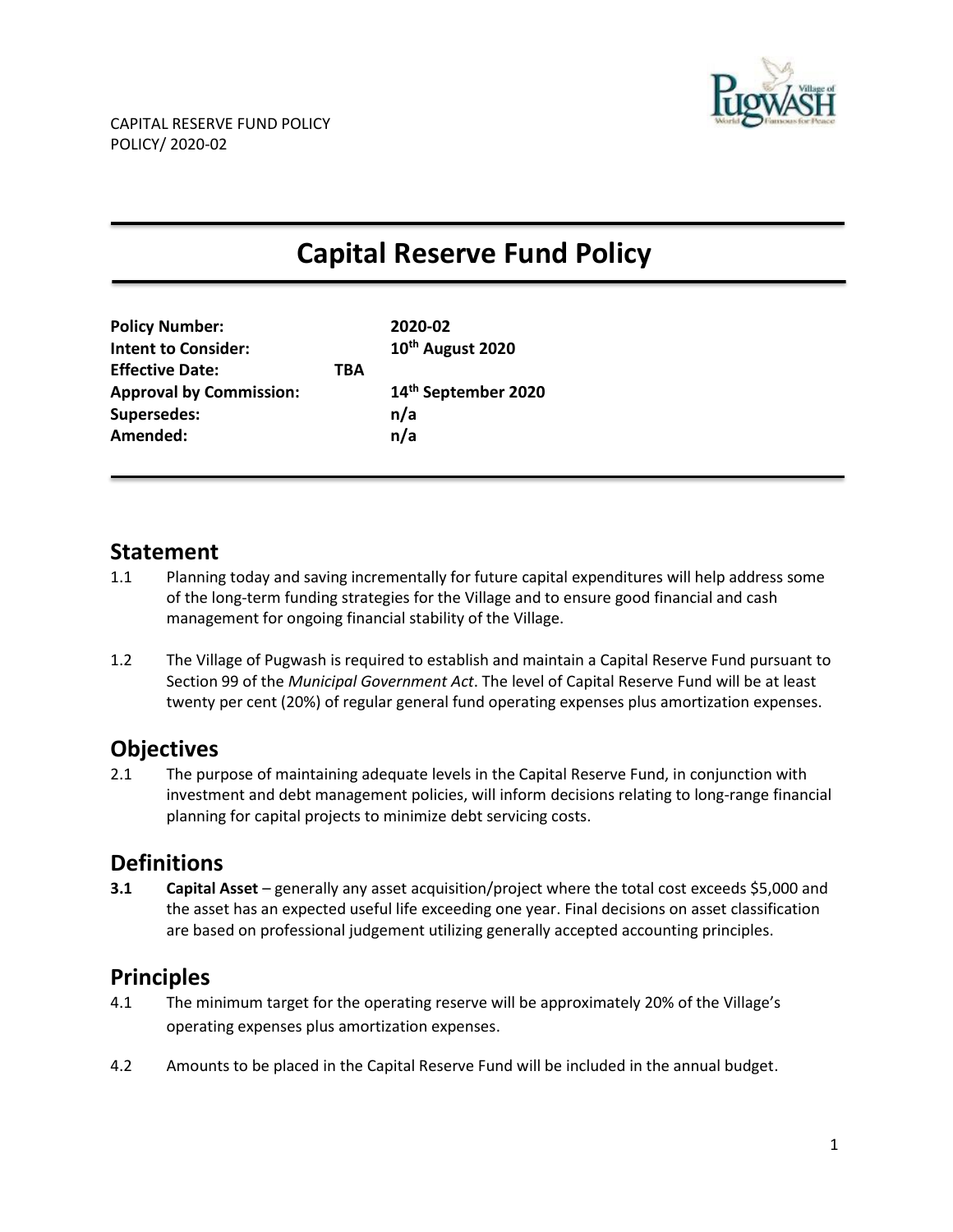

- 4.3 The Capital Reserve Fund will be invested at the same financial institution that the Village uses for operational banking.
- 4.4 The Commission may revisit this policy in the future to amend the minimum balance as required.

### **Funding**

- 5.1 Section 99 of the Municipal Government Act requires the following to be placed in the Capital Reserve fund:
	- 5.1.1 the remaining funds of the capital reserve section of the special reserve funds;
	- 5.1.2 funds received from the sale of property;
	- 5.1.3 the proceeds from insurance resulting from loss or damage of property that is not used for replacement, repair or reconstruction of the property;
	- 5.1.4 any surplus remaining from the sale of debentures that is not used for the purpose for which the debentures were issued;
	- 5.1.5 proceeds received from the winding up of a municipal enterprise as defined in the Municipal Finance Corporation Act;
	- 5.1.6 any capital grant not expended in the year in which it was paid; and
	- 5.1.7 amounts transferred to the fund by the Commission.
- 5.2 Interest earned by the capital reserve fund must also remain in that fund unless there is a special resolution of The Commission which allows the interest to be taken into the general operating fund.

#### **Uses**

- 6.1 A withdrawal from the Capital Reserve Fund may be used only for:
	- 6.1.1 capital expenditures for which the Village may borrow; or
	- 6.1.2 repayment of the principal portion of capital debt.
- 6.2 Funds authorized to be withdrawn and used to acquire physical assets are to be transferred directly to the capital fund into which the purchased assets are to be placed.
- 6.2.1 In the event of a Capital Reserve Fund shortfall, the minimum balance will be restored in the draft budget for the following fiscal year. During budget deliberations, The Commission can approve, amend or develop a phase in approach to balance the Reserve over a number of fiscal periods.

## **Application**

This policy applies to the Operating Reserve Fund of the Village of Pugwash.